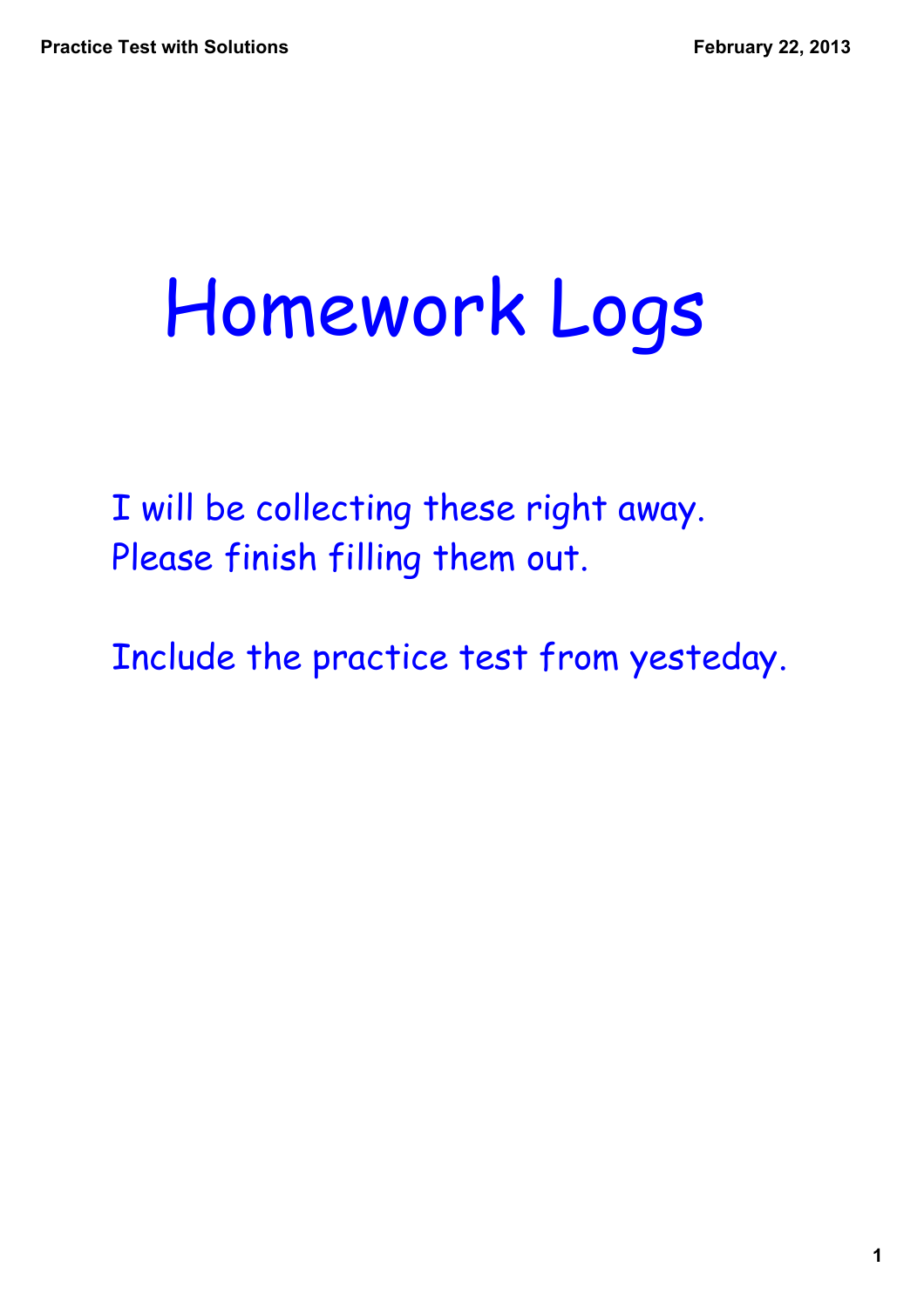1. Which expression does this simplify to?

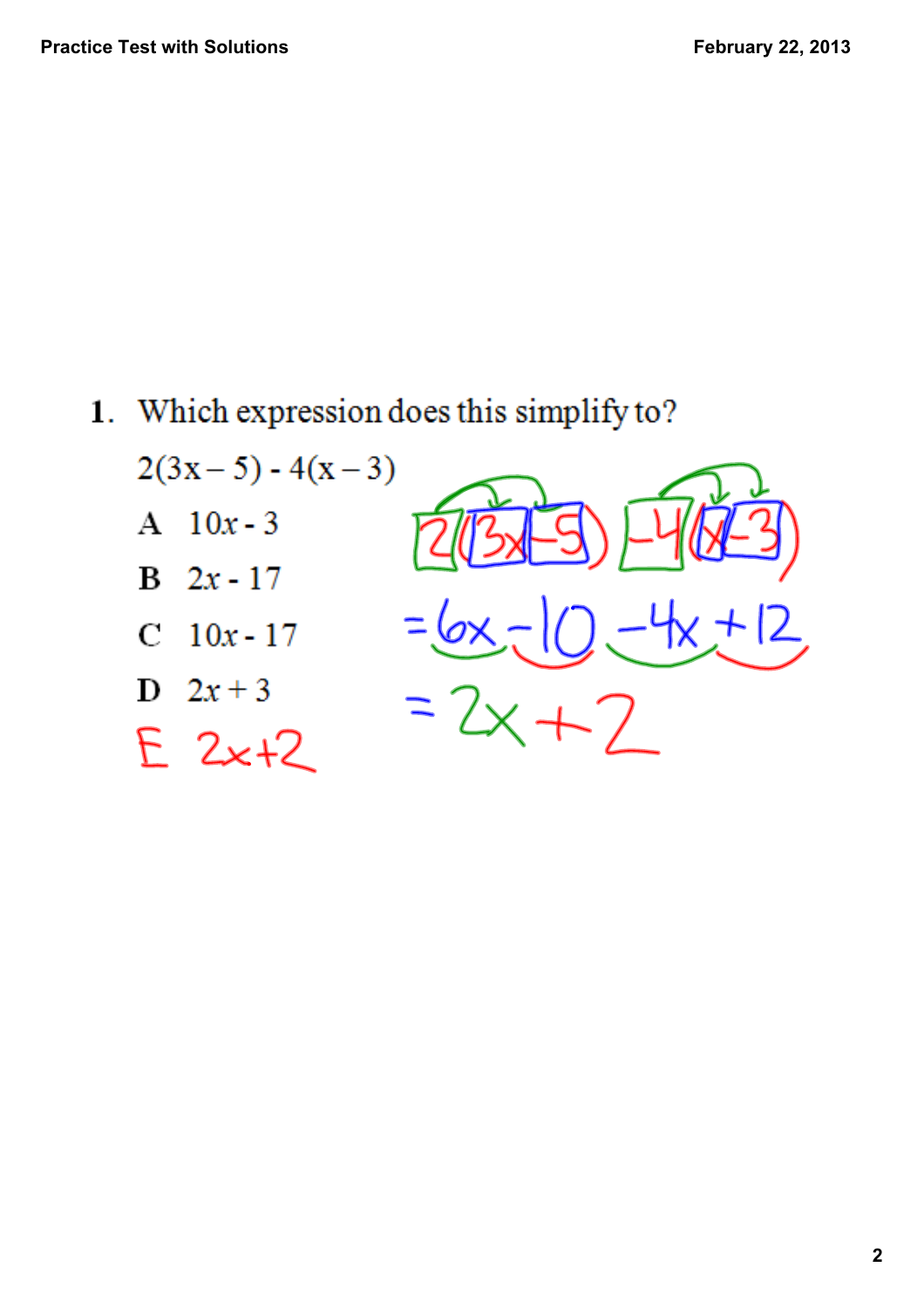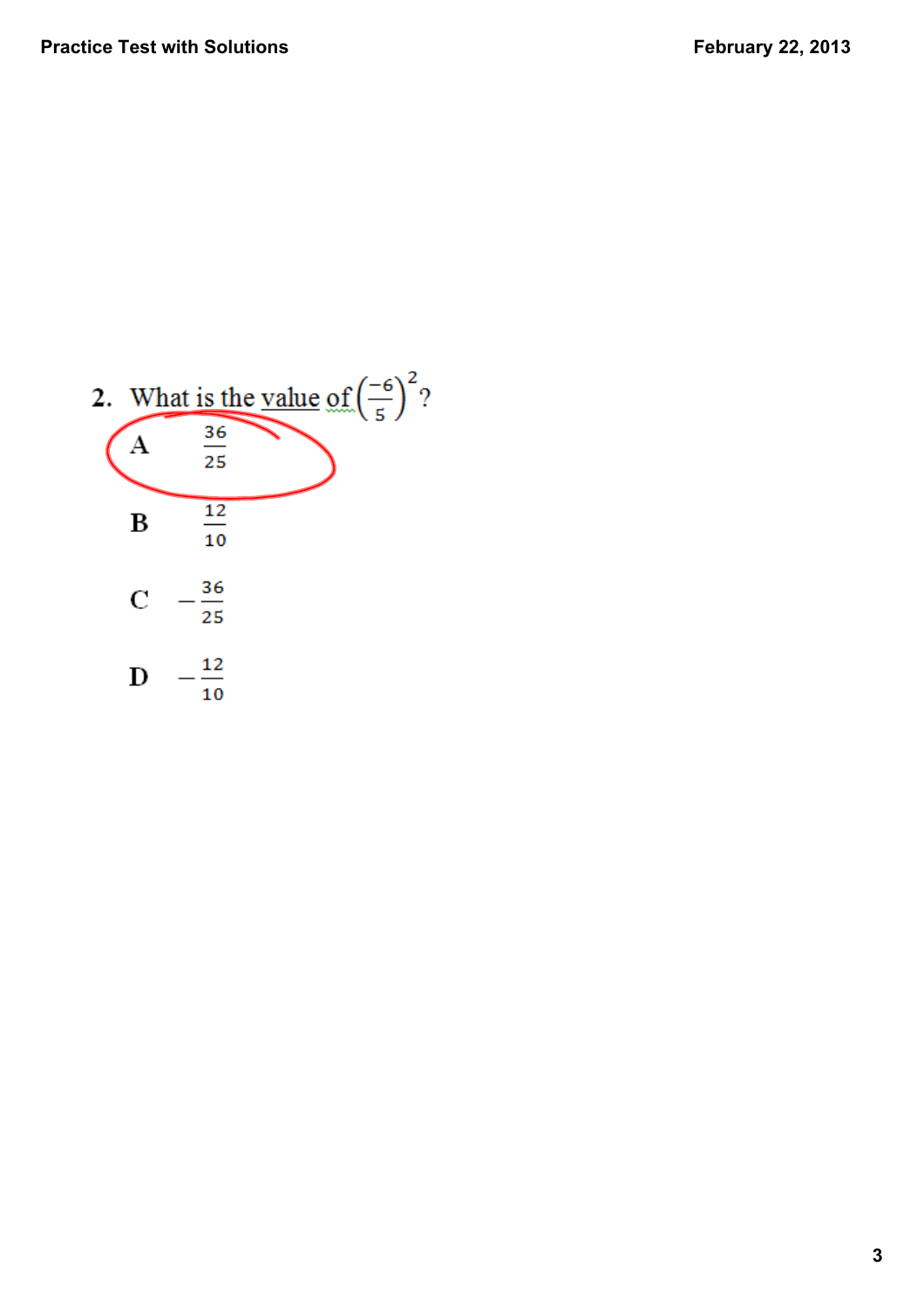3. What is the result when  $(m^6)^3$  ÷  $m^2$  is simplified?



 $(m^{6})^3 \div m^2$  $= m^{18} \div m^{2}$  $= m^{18-2}$ <br>= m<sup>16</sup>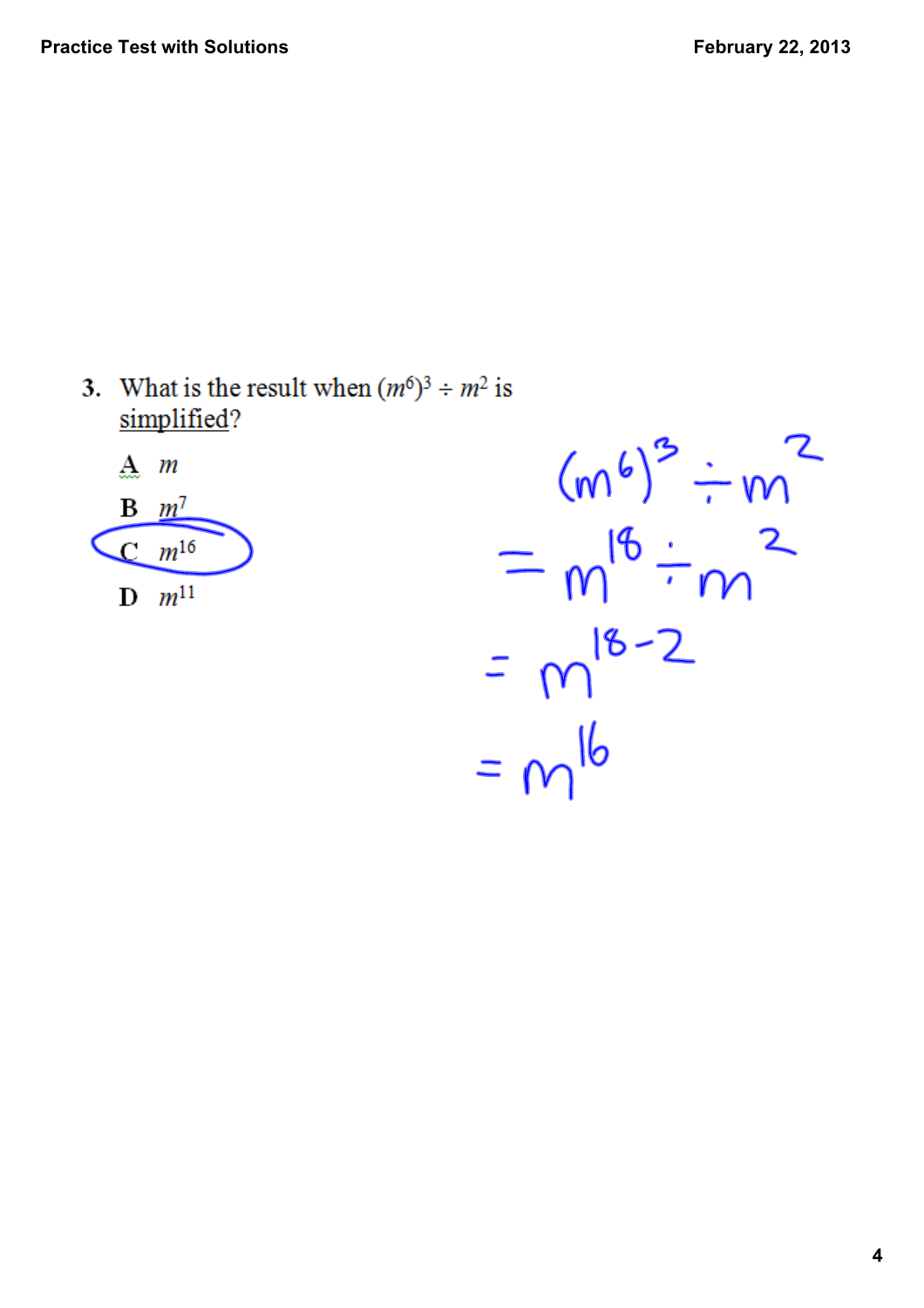| What is the value of $(3^2)^4$ ? |        |  |  |  |
|----------------------------------|--------|--|--|--|
|                                  | A 6561 |  |  |  |
|                                  | B 1296 |  |  |  |
|                                  | C 729  |  |  |  |
| Ð                                | - 9    |  |  |  |
|                                  |        |  |  |  |

 $(3^{2})^{4}$ <br>= 38<br>= 656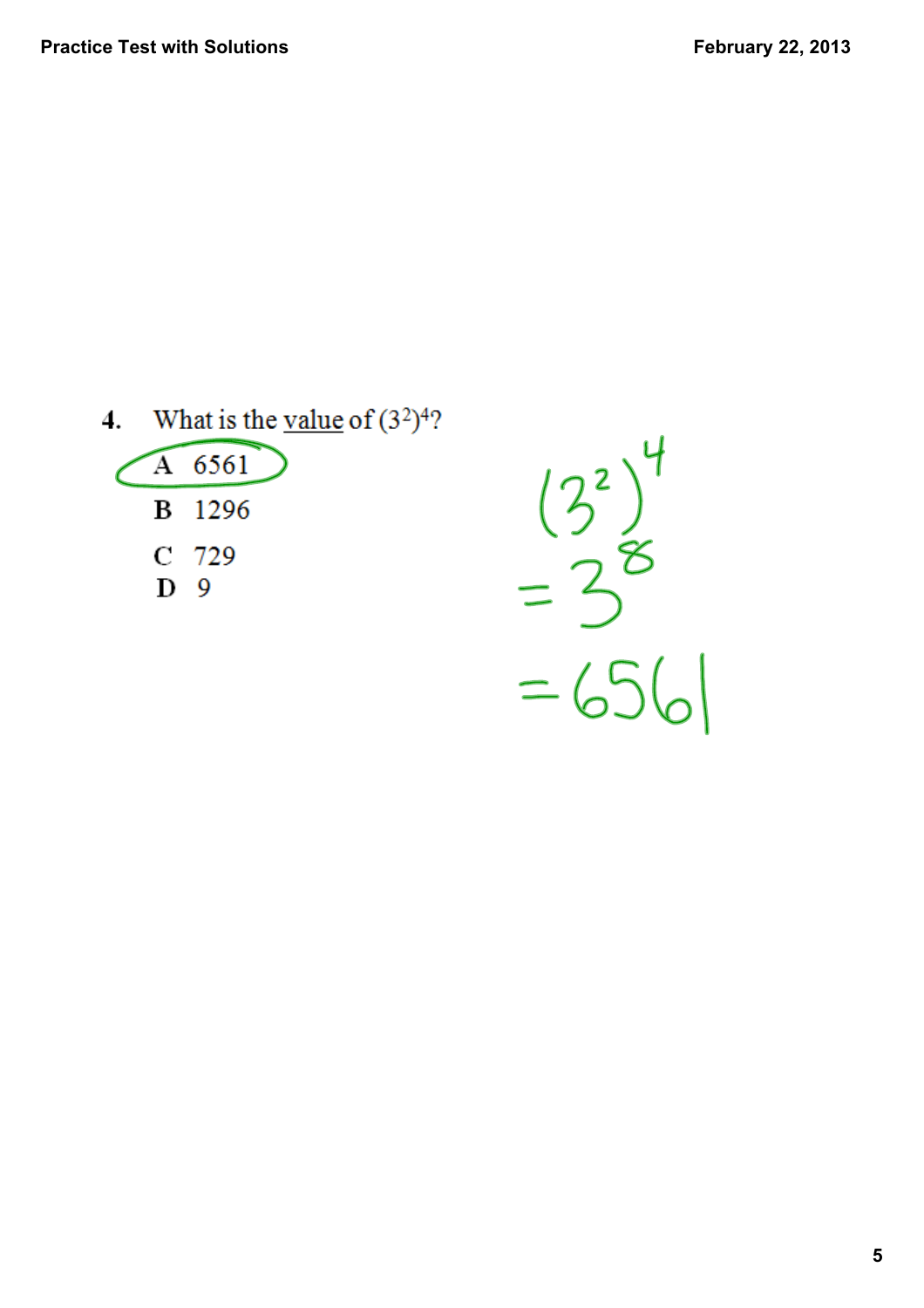![](_page_5_Figure_2.jpeg)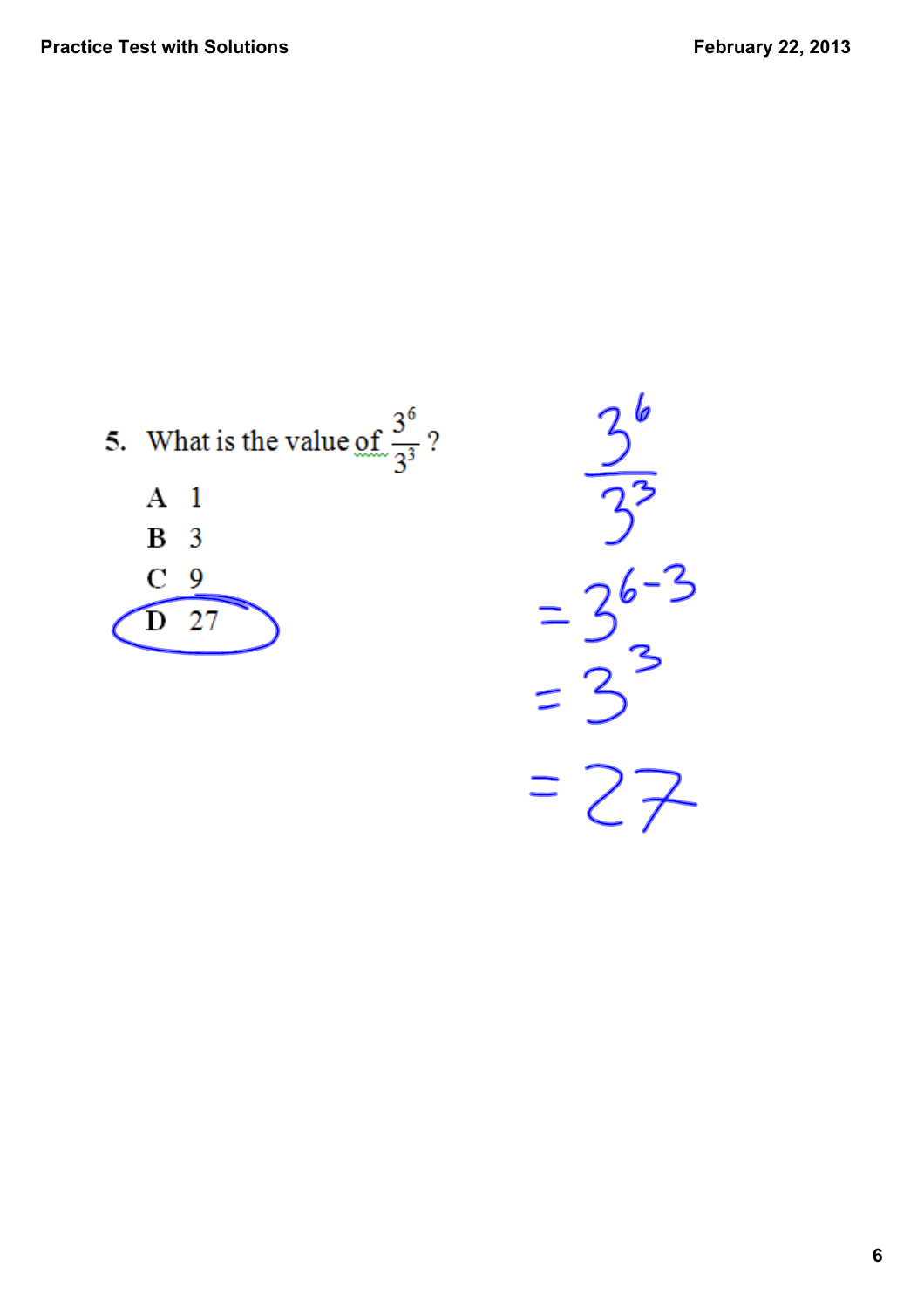| 6. Which group has 3 like terms? |                                 |                                   |    |  |
|----------------------------------|---------------------------------|-----------------------------------|----|--|
|                                  | A $4b$                          | Зa                                | 2b |  |
|                                  | $B \t2x$                        | $2\nu$                            | 2z |  |
|                                  | $C \quad 3x \& 6 \quad -x \& 6$ |                                   |    |  |
|                                  |                                 | <b>D</b> $-mn^2$ $4mn^2$ $-5mn^2$ |    |  |
|                                  |                                 |                                   |    |  |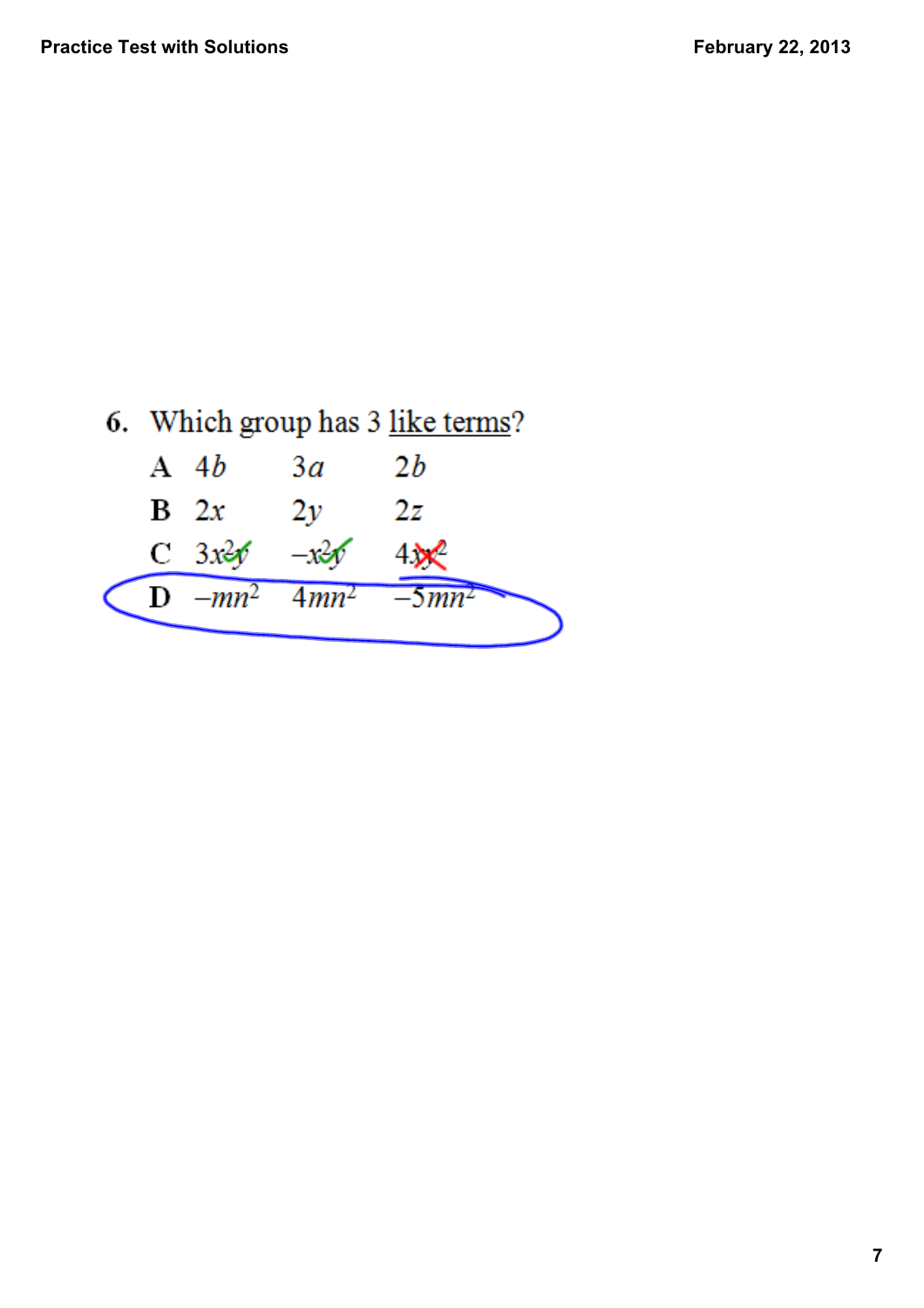![](_page_7_Figure_2.jpeg)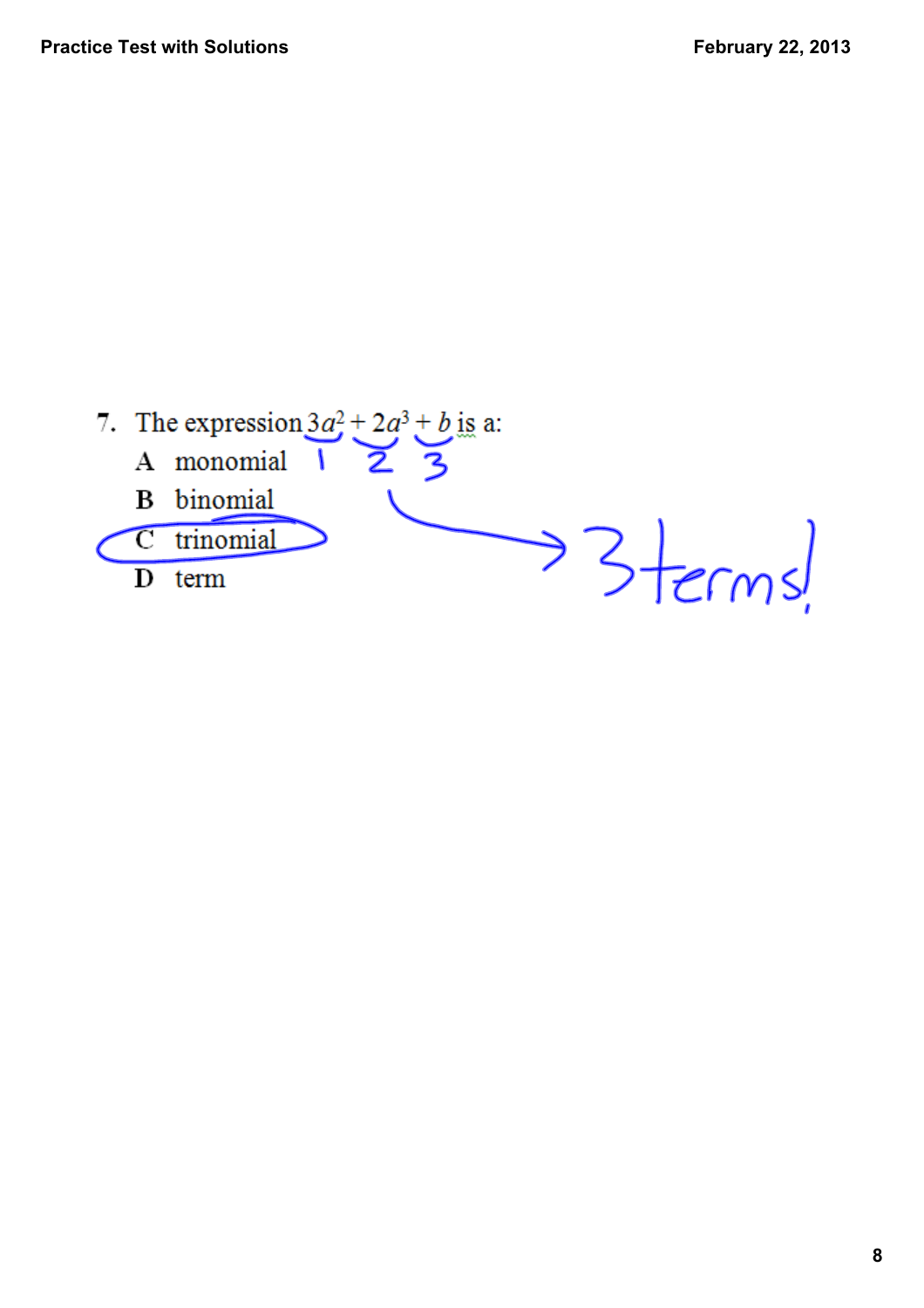The <u>degree</u> of  $6x^4y^4 + xy^3 + 1$  is:<br>
A 2  $\frac{1}{2}$  degree<br>
B 3 degree degree 8. 5  $\mathbf C$  $\overline{4}$  $\overline{5}$ D  $dof+footed about the  
"invisible"  $1_{s}$$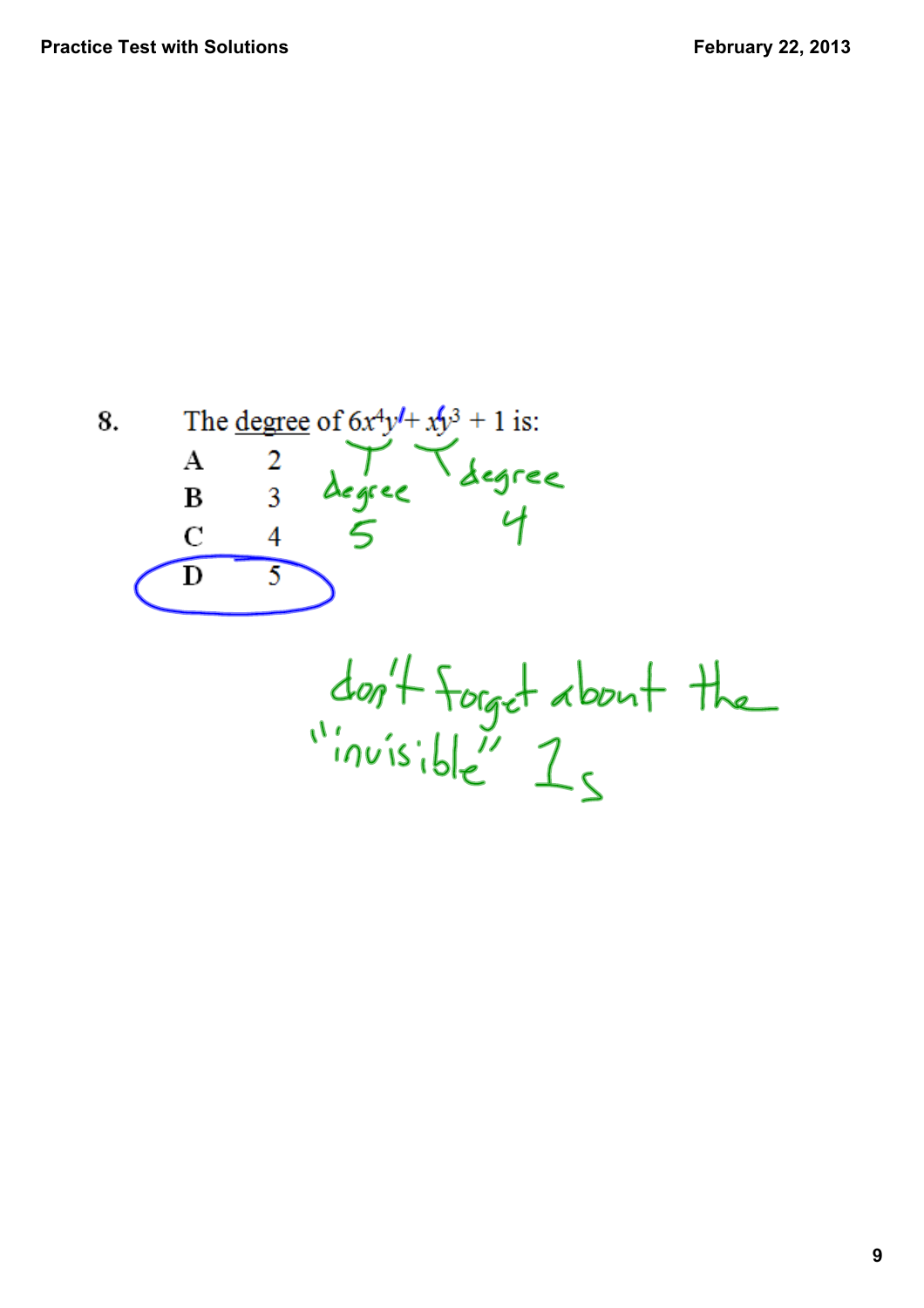![](_page_9_Figure_2.jpeg)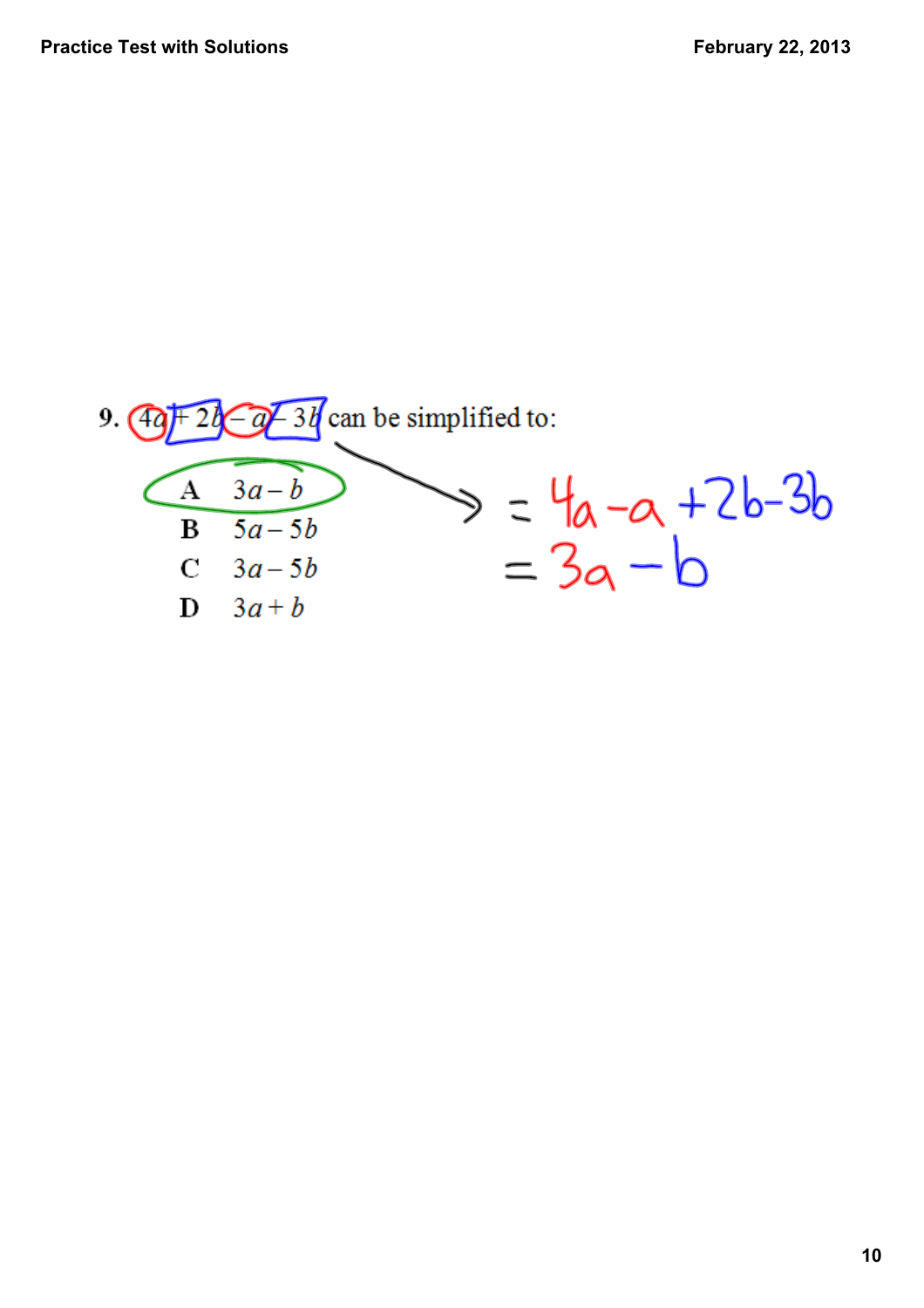- Column<sub>I</sub> Column<sub>II</sub> A.  $3x^2 + 5y$ a) degree three  $3x^4 + 5y - 3$  $\overline{B}$ . b) binomial the "5" in  $3x^2 + 5y$ C. c) constant  $3x^5$ d) one term  $\perp$ D. (or  $6x^2y$ E. e) coefficient f) trinomial  $5\overline{)}$ F.
- 10. Match each expression/term in Column I with an appropriate example from Column II. You may choose to use one answer from Column II more than once or not at all.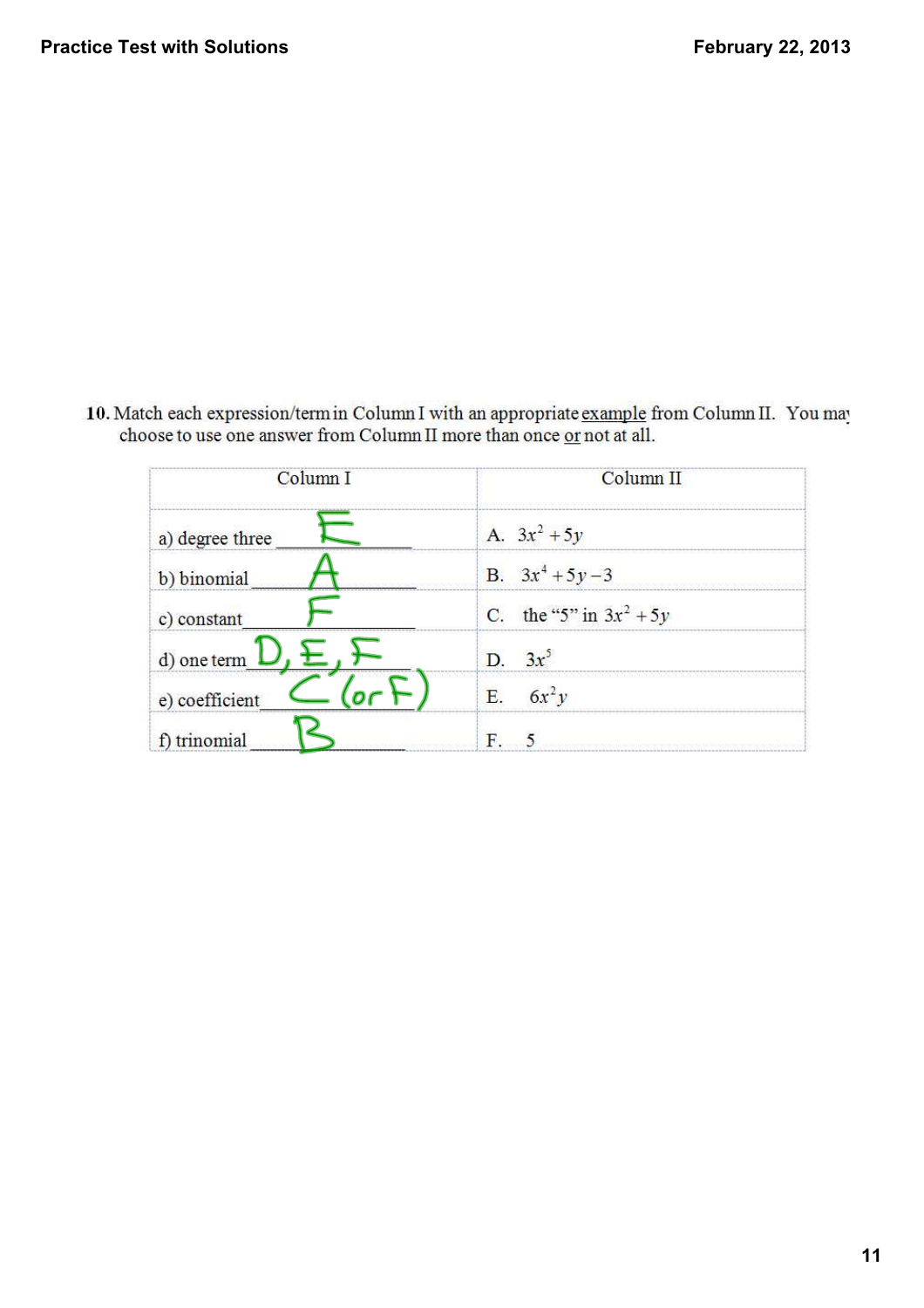11. Write as a single power, then evaluate.

a) 
$$
(-1)^4 \times (-1)^5 \div (-1)^6
$$

$$
= (-1)^{4+5} \div (-1)^{6}
$$
  
= (-1)<sup>9</sup> \div (-1)<sup>6</sup>  
= (-1)<sup>9-6</sup>  
= (-1)<sup>3</sup>  
= (-1)<sup>3</sup>  
= -1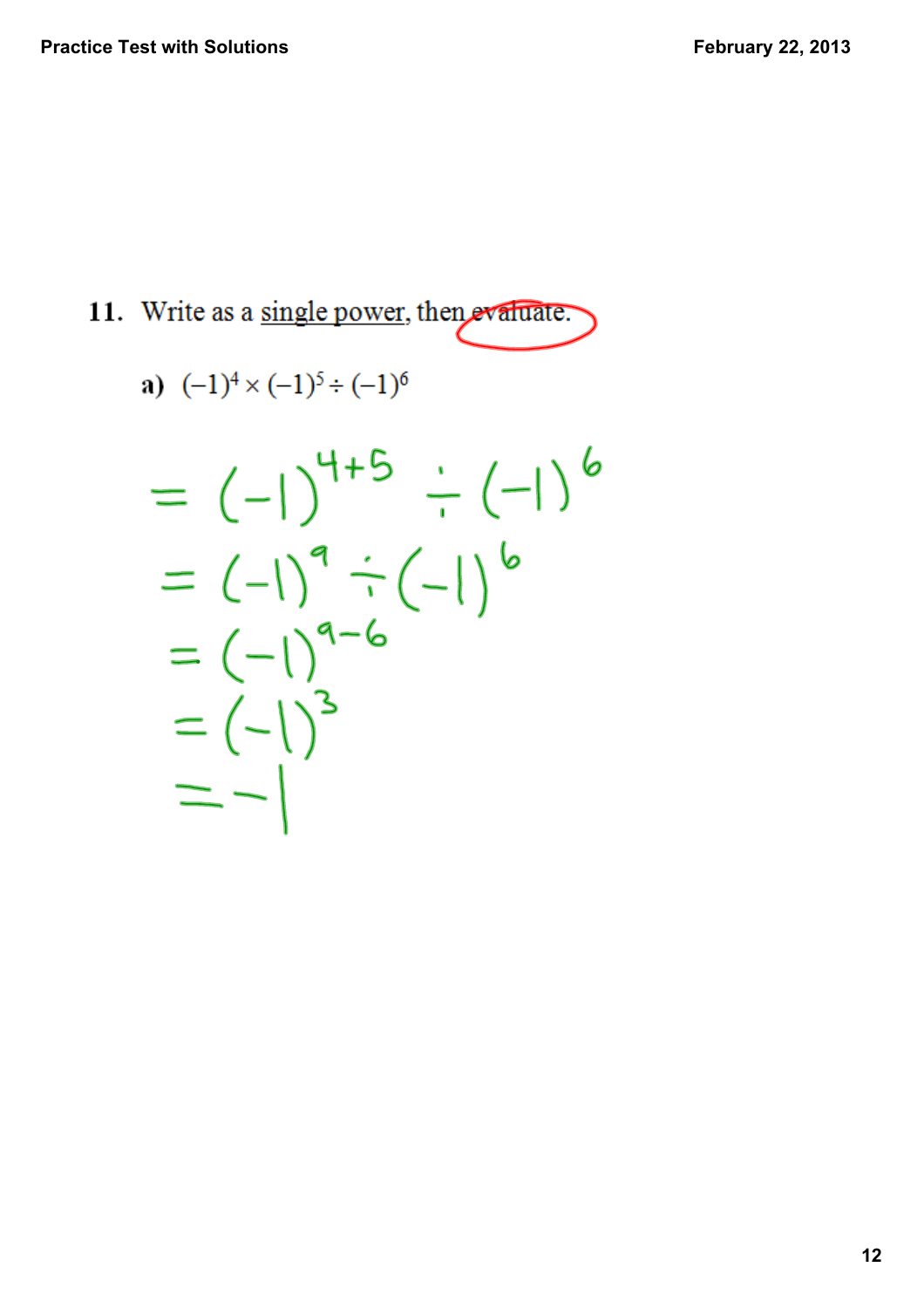b)

$$
\frac{8^{7} \times 8^{3}}{(8^{2})^{4}} = \frac{6^{7+3}}{6^{2 \times 4}}
$$

$$
= \frac{6^{10}}{6^{6}}
$$

$$
= 6^{2}
$$

$$
= 6^{4}
$$

$$
= 6^{4}
$$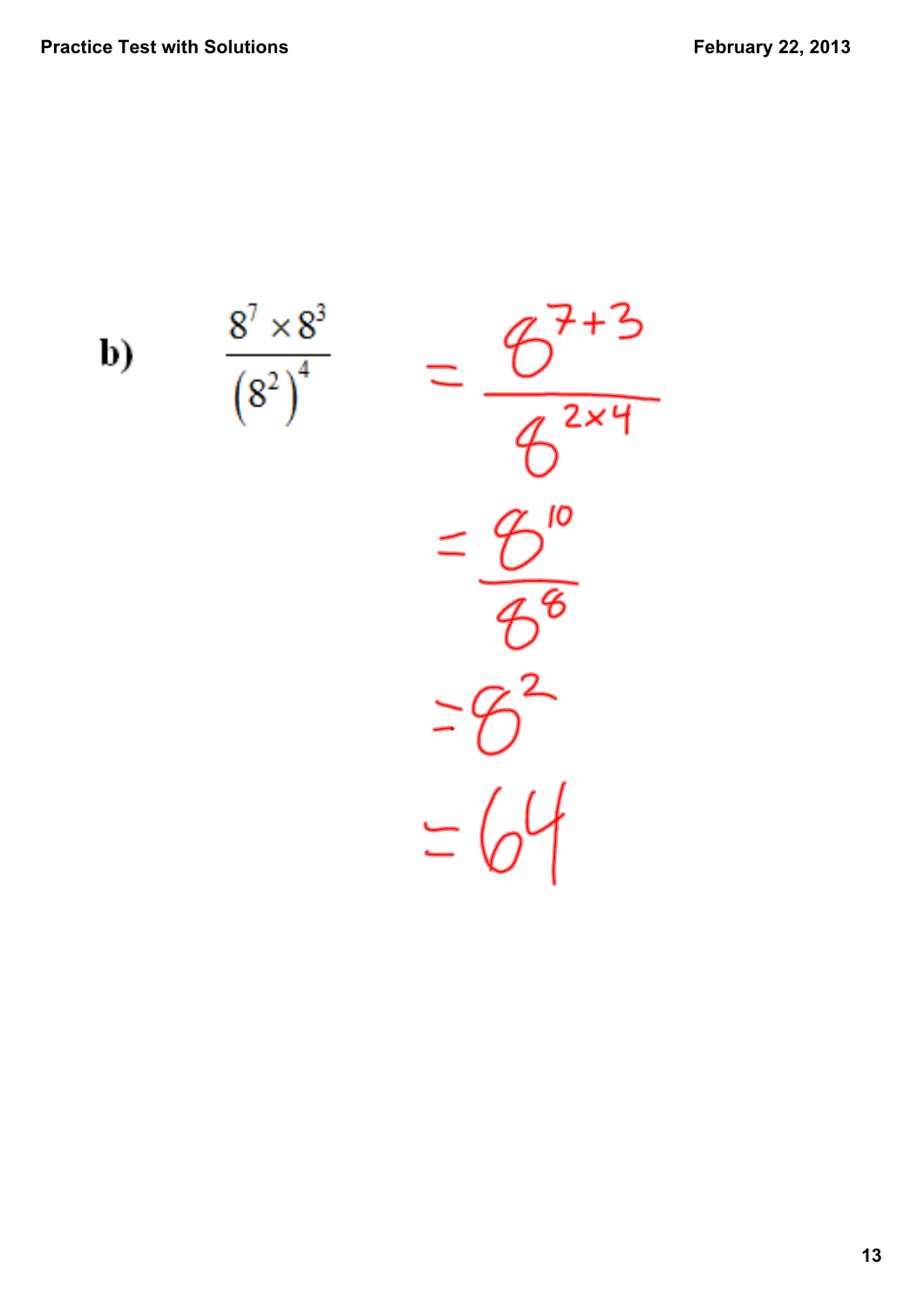## 12. Simplify. 10 a)  $\frac{v^9 \times v^4}{v^3}$  $10 - 3$  $\frac{1}{1}$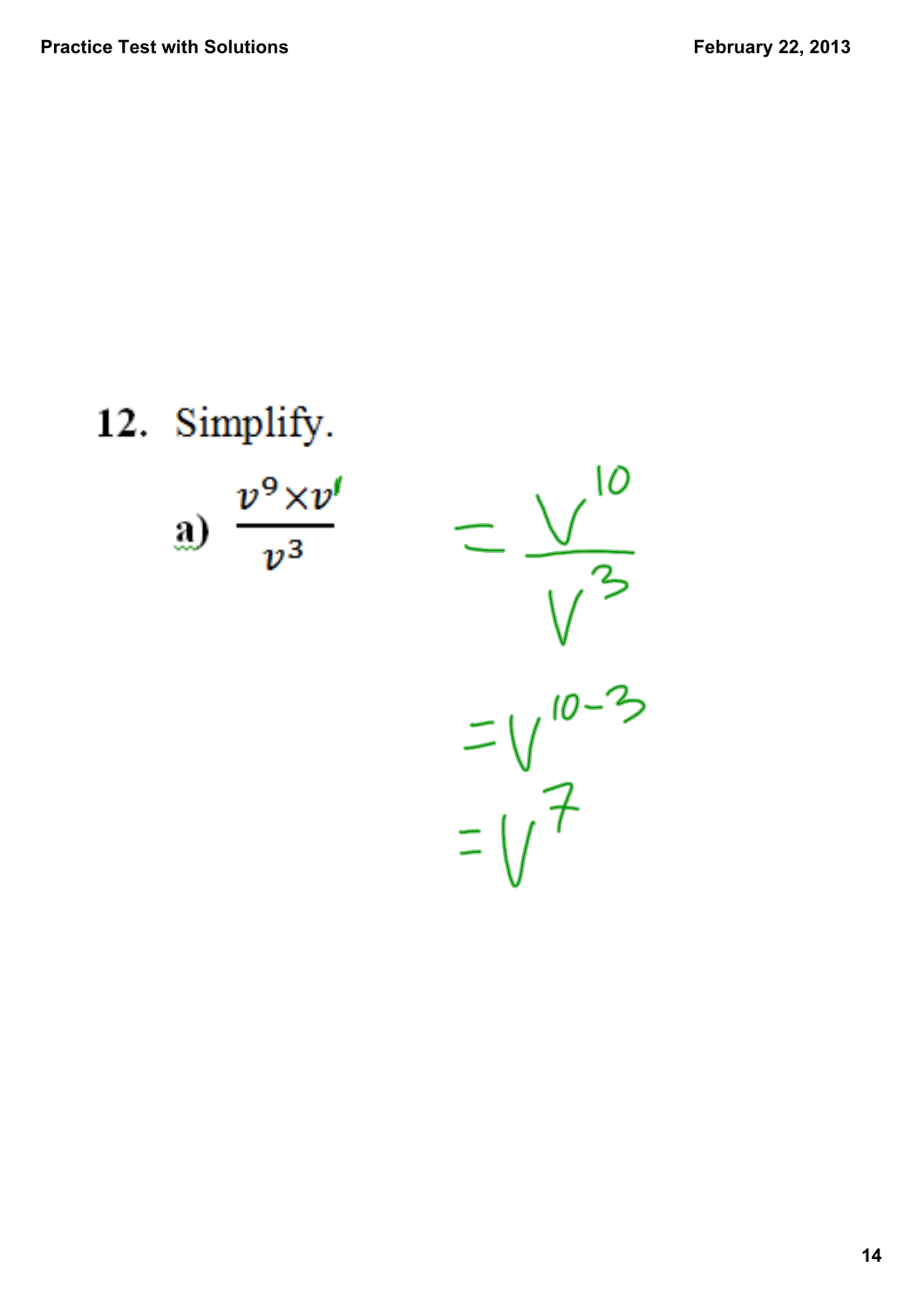$(b^3)^3 \times 2b^5$ b)

 $3x3 \times 26^5$  $2b<sup>5</sup>$ 14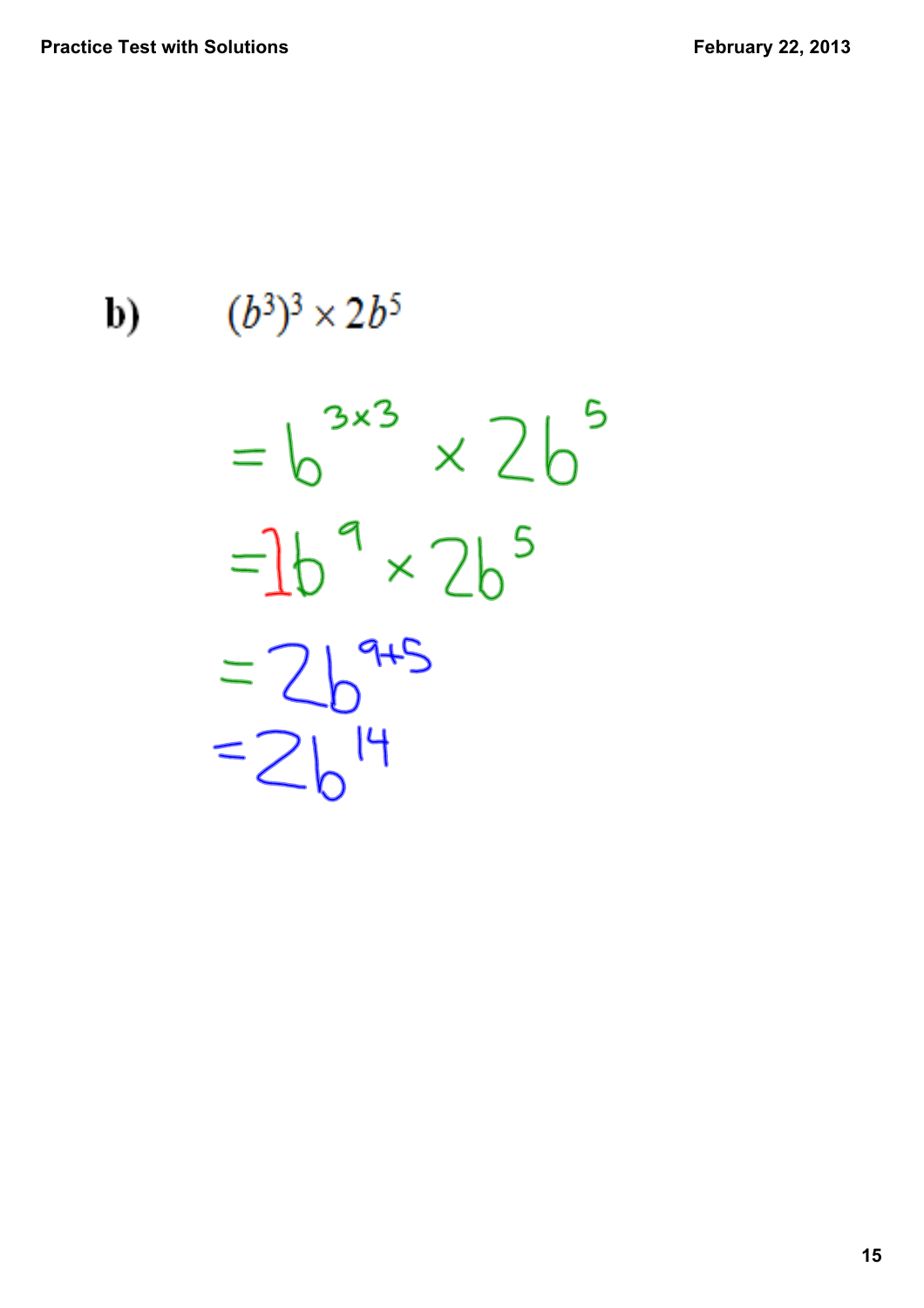# c)  $-12m^3n^2 \div 3mn^2$  $= -4m^{3-1}n^{2-2}$  $=-4m^{2}n^{0}$  $=-4m^{2}$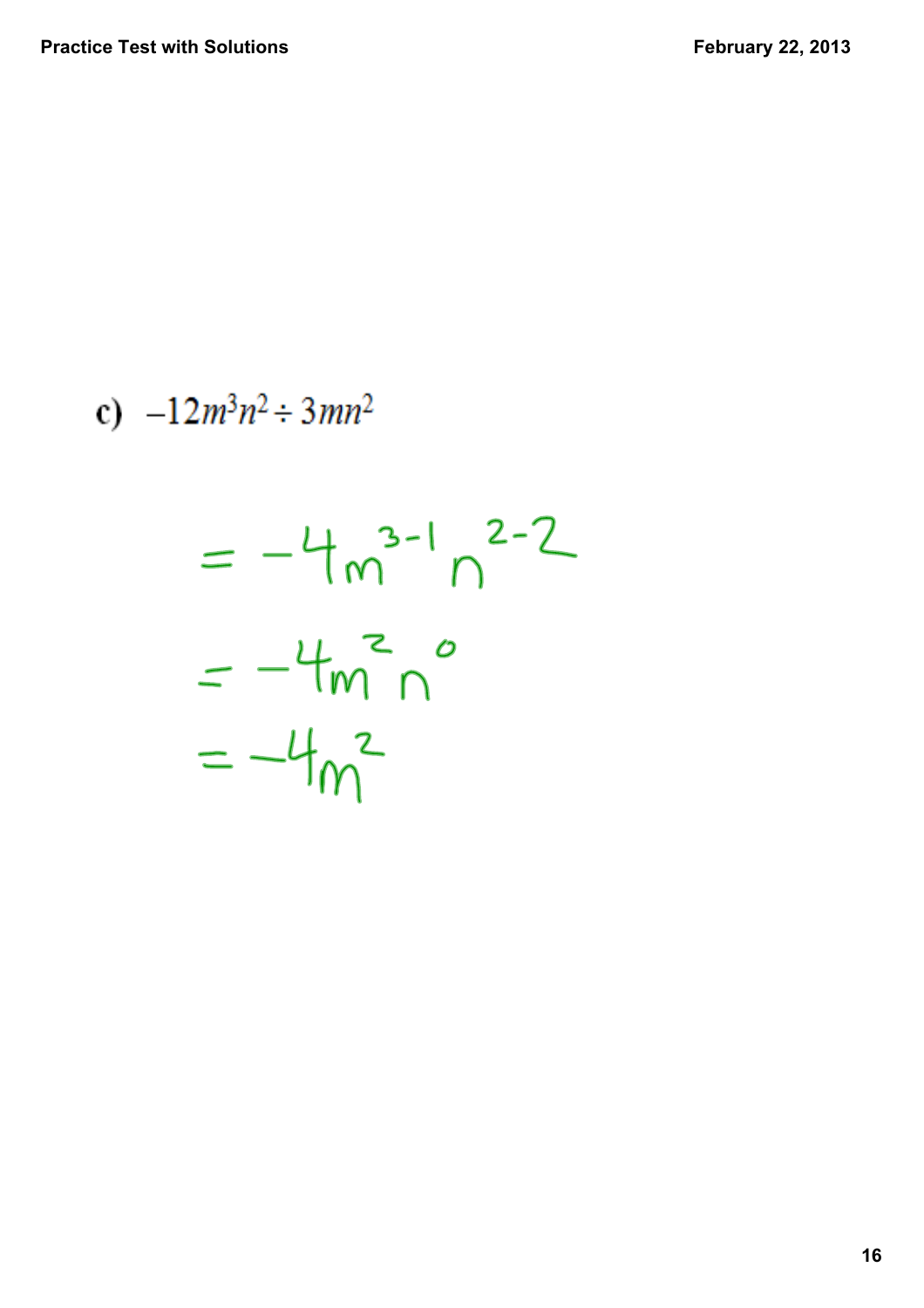d)  $(-4x^2y^5)^3$  $=(4)^{3}(\chi^{2})^{3}(\gamma^{5})^{5}$  $= -64x^{2x3}y^{5x3}$  $= -64x^{6}y^{15}$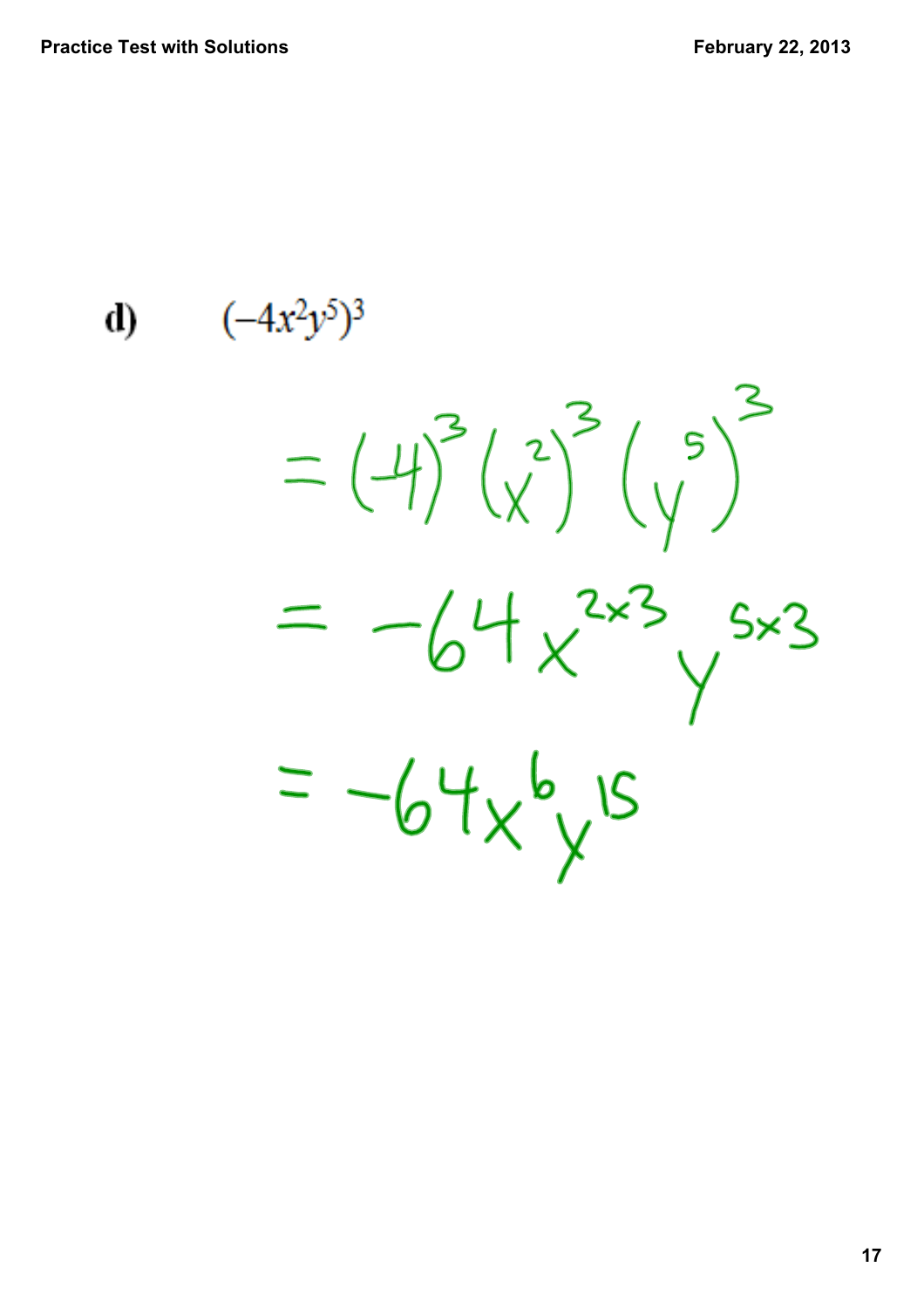#### 13. Simplify.

a) 
$$
(3x-1)+(4-2x)
$$

![](_page_17_Figure_4.jpeg)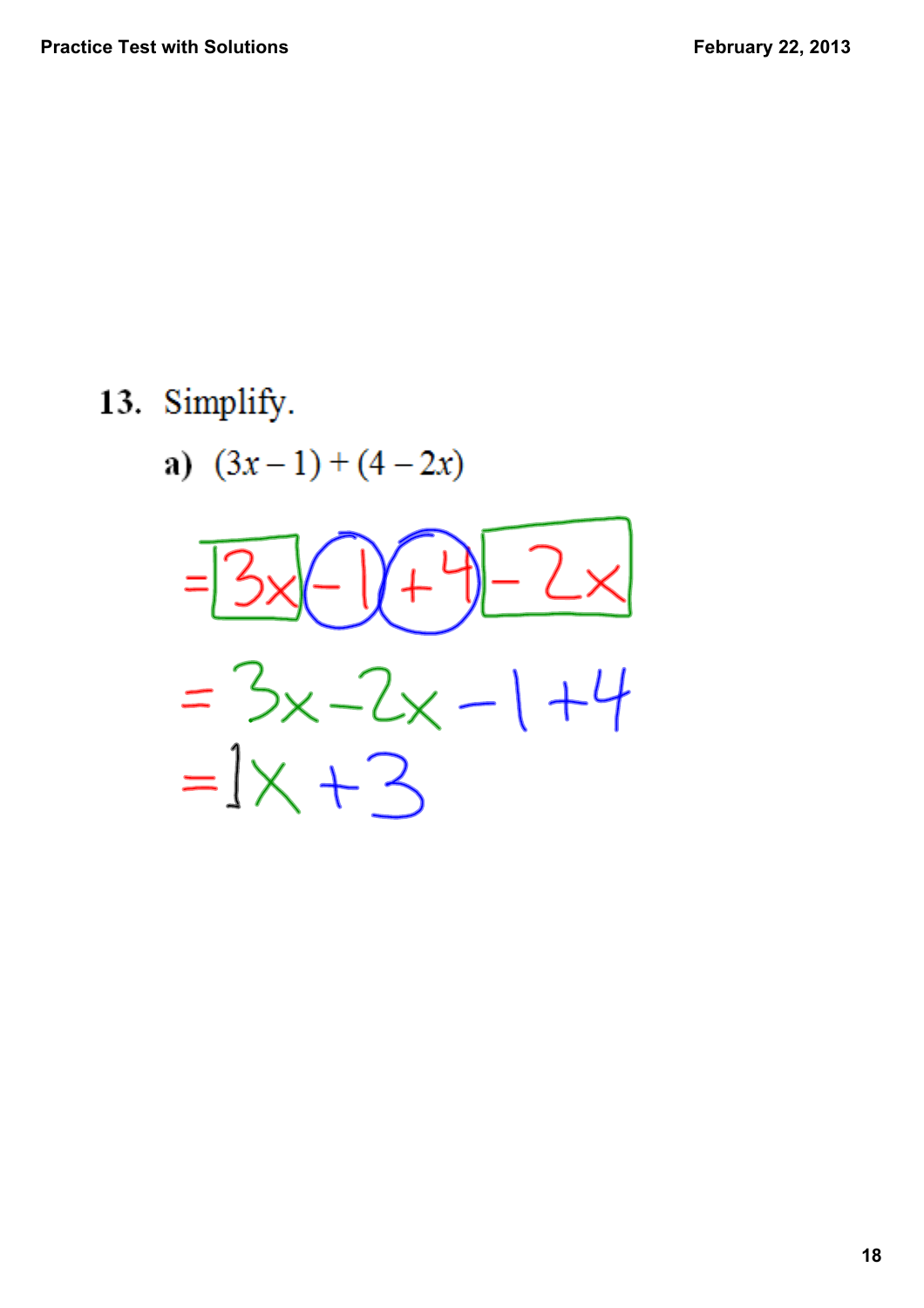b)  $(2 + y) - (3 - 2y)$ careFul!  $= 2 - 3 + y + 2y$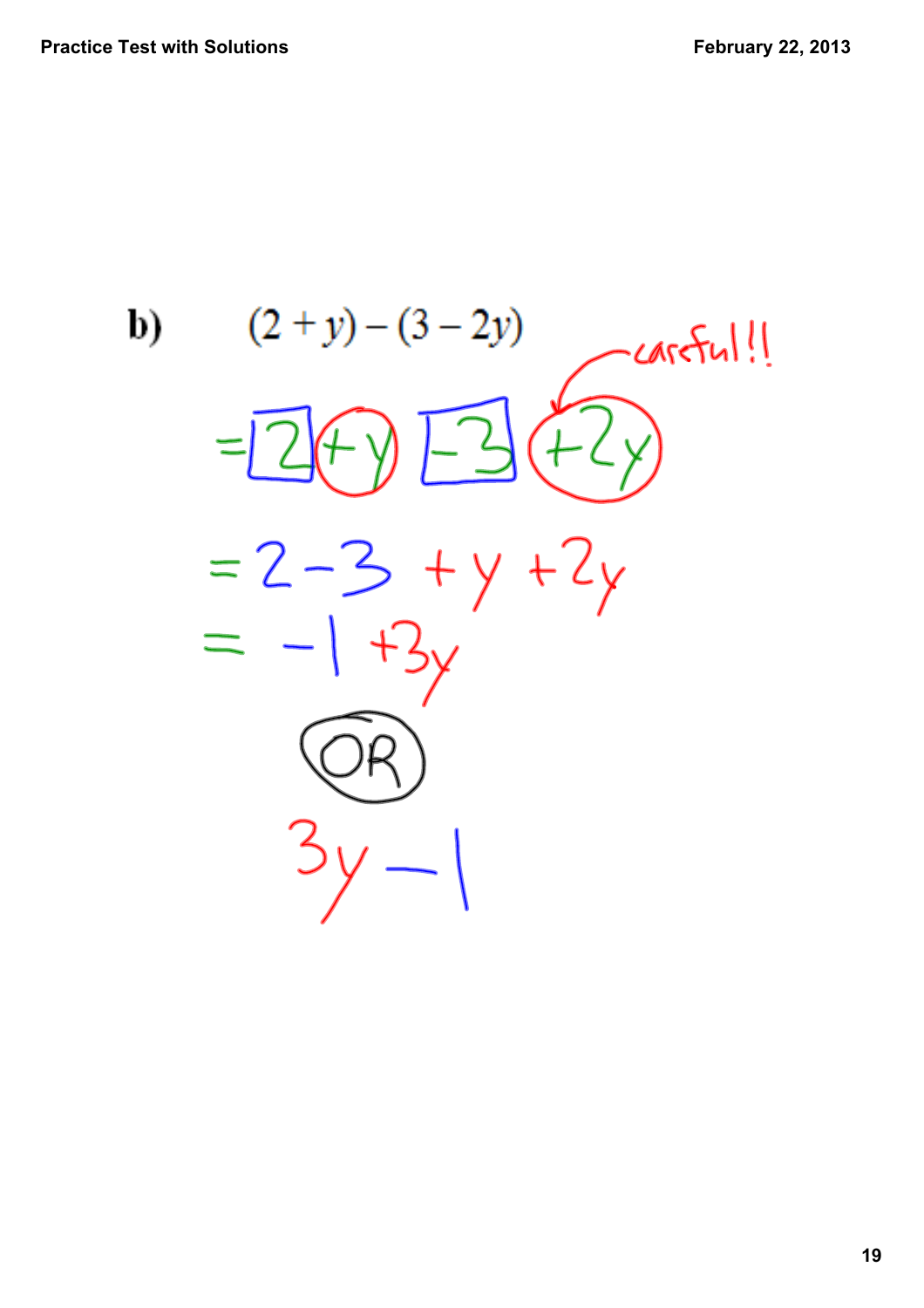# 14. Expand and simplify. a)  $5(p+3)+4(p-6)$  $= 9 - 9$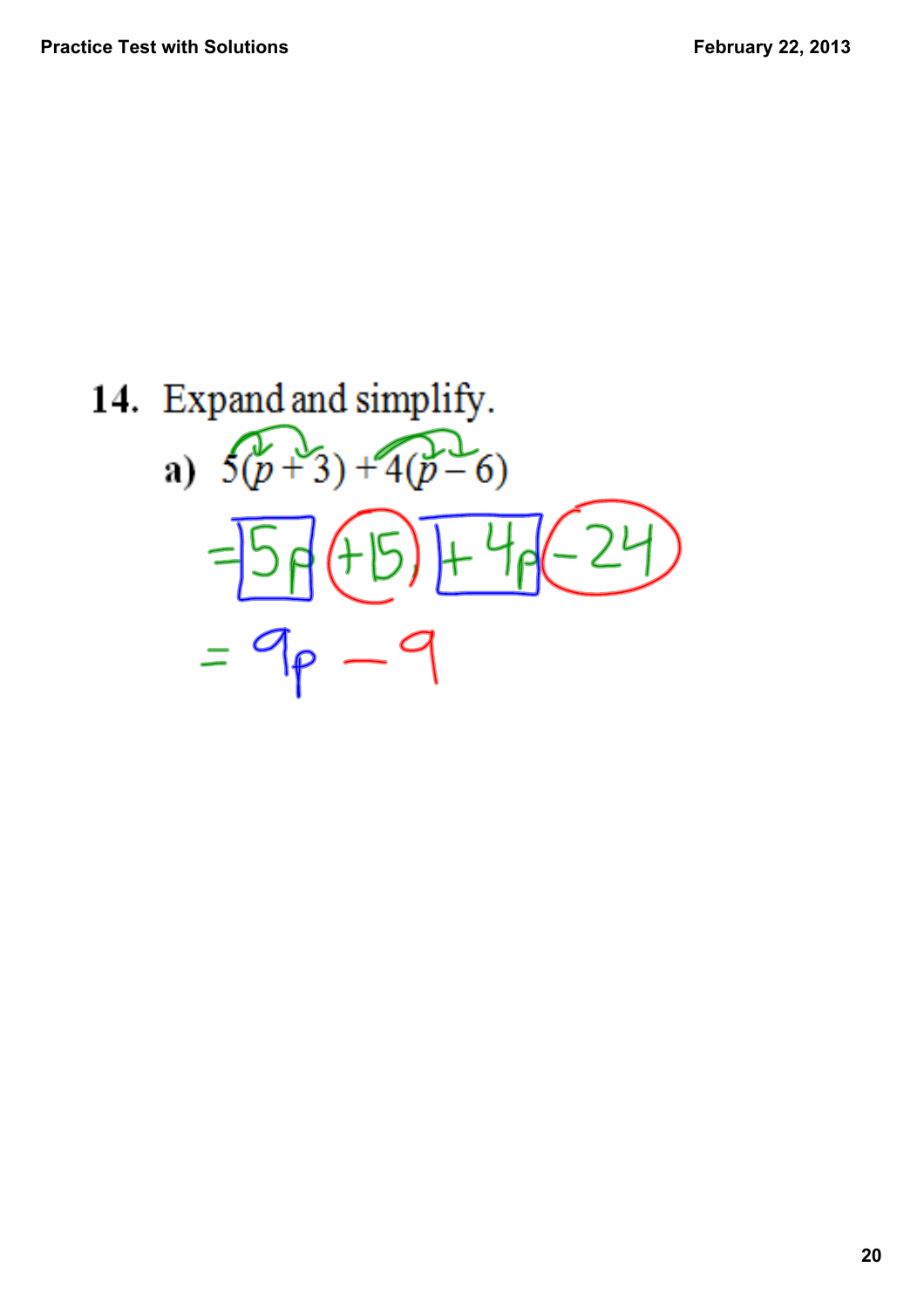### $6[x-(2x+1)]$ b)  $=6(x - 2x - 1)$  $=6(-x-1)$  $= -6x - 6$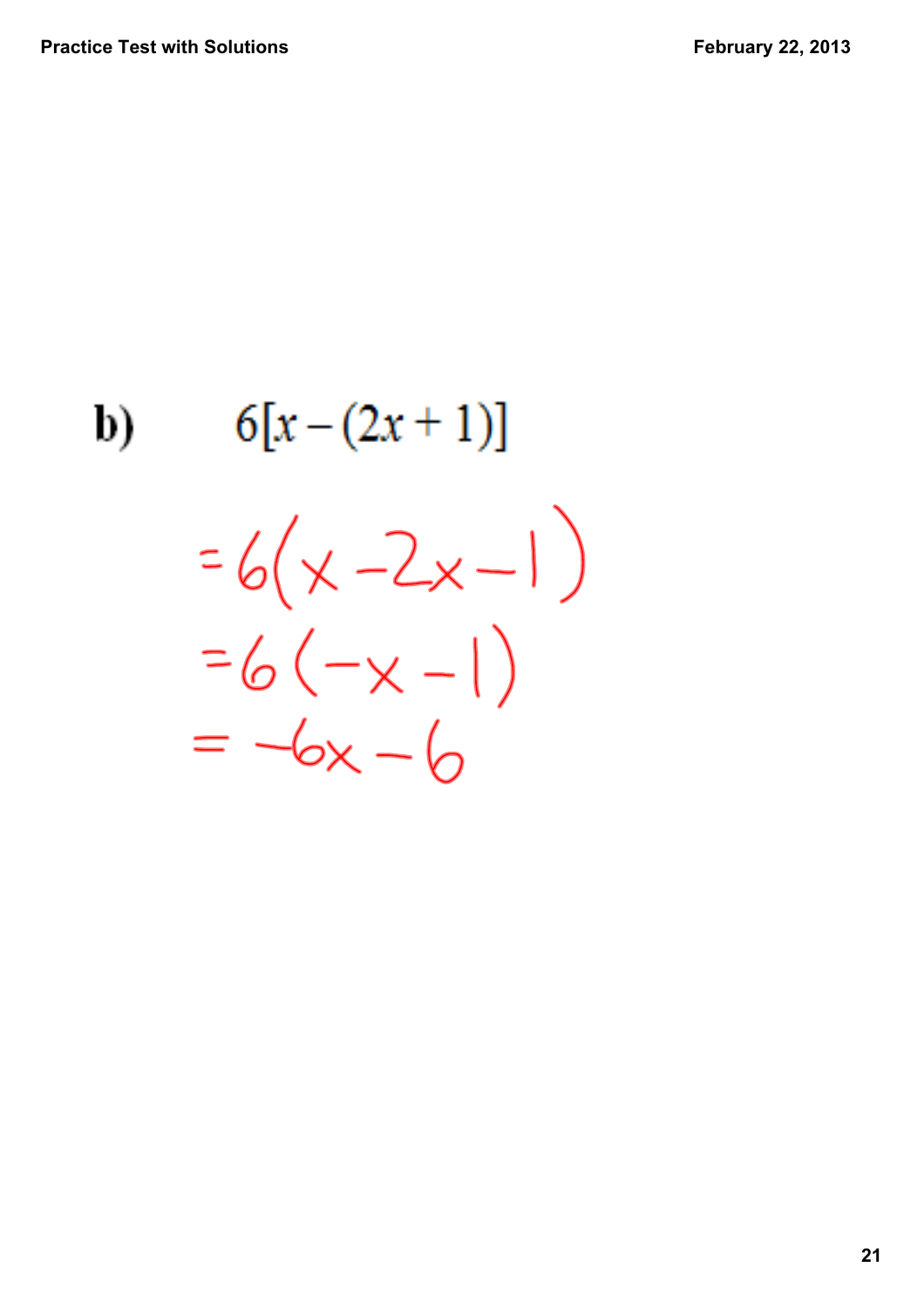15. Evaluate when  $x = -1$  and  $y = 3$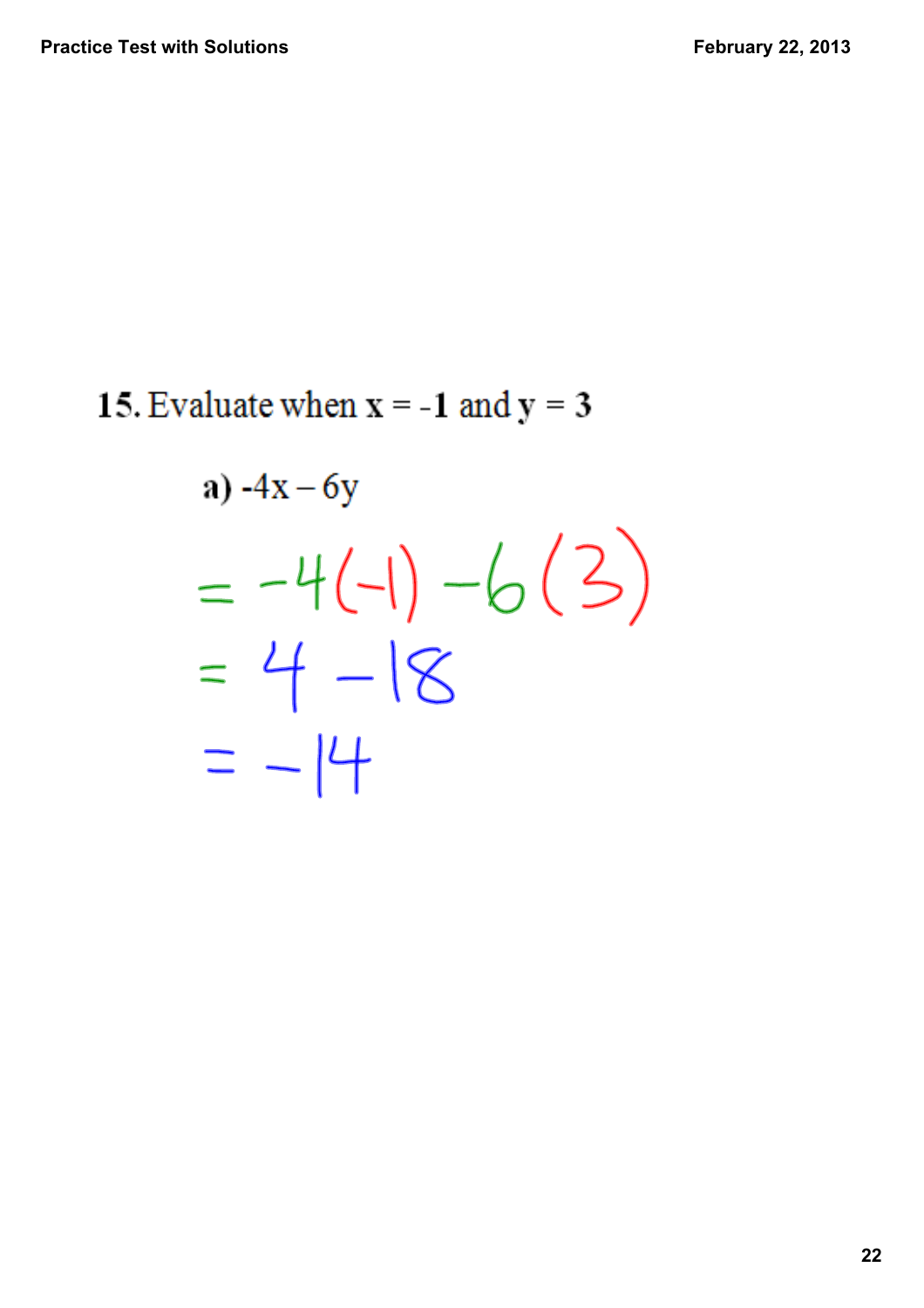b)  $3x^5$ 5  $(-|)$  $= 3$  $3(-1)$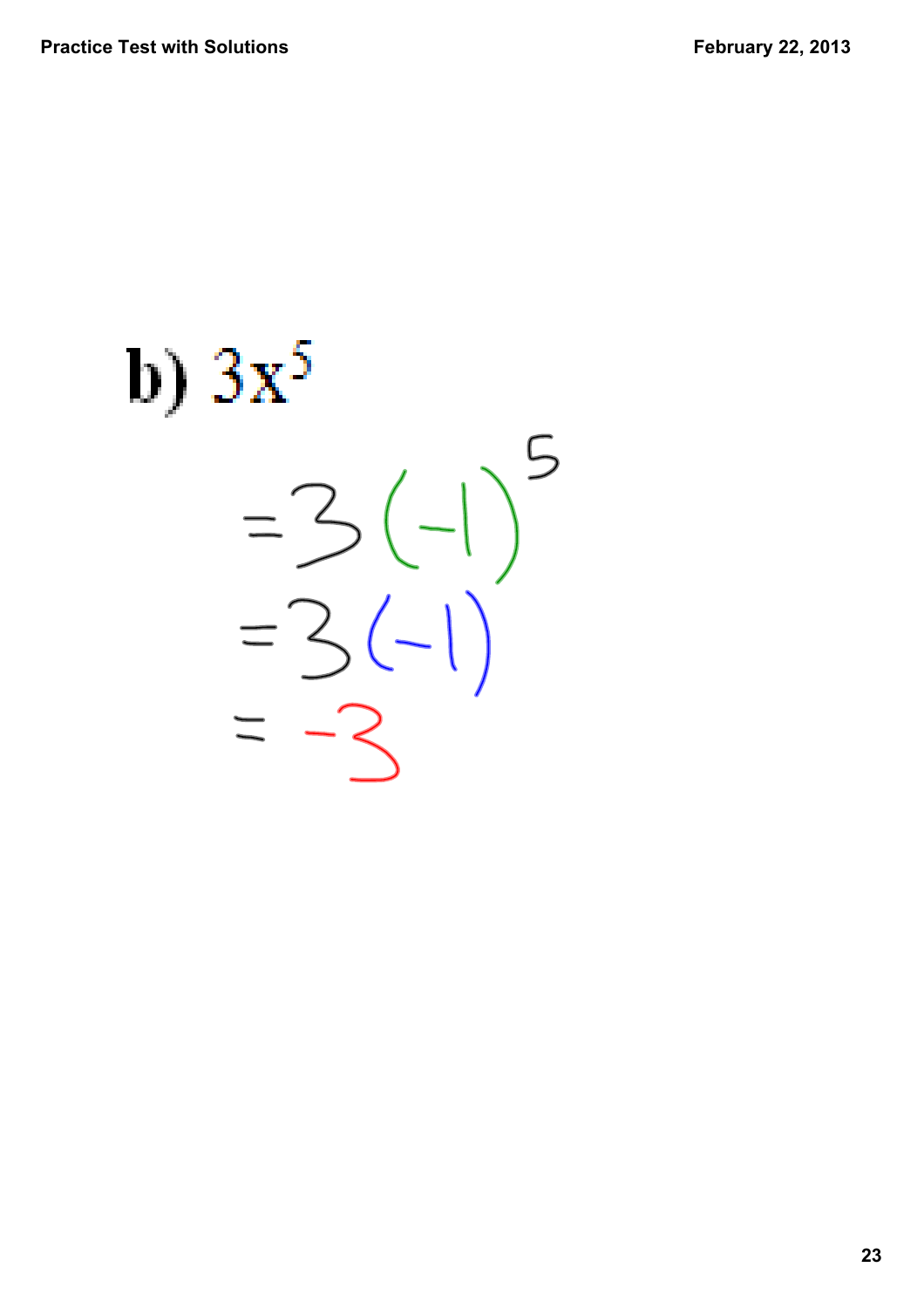c)  $5y^2 - 6x^3$  $=5(3)^{2} - 6(-1)^{3}$  $=5(9)-6(-1)$ <br>= 45 + 6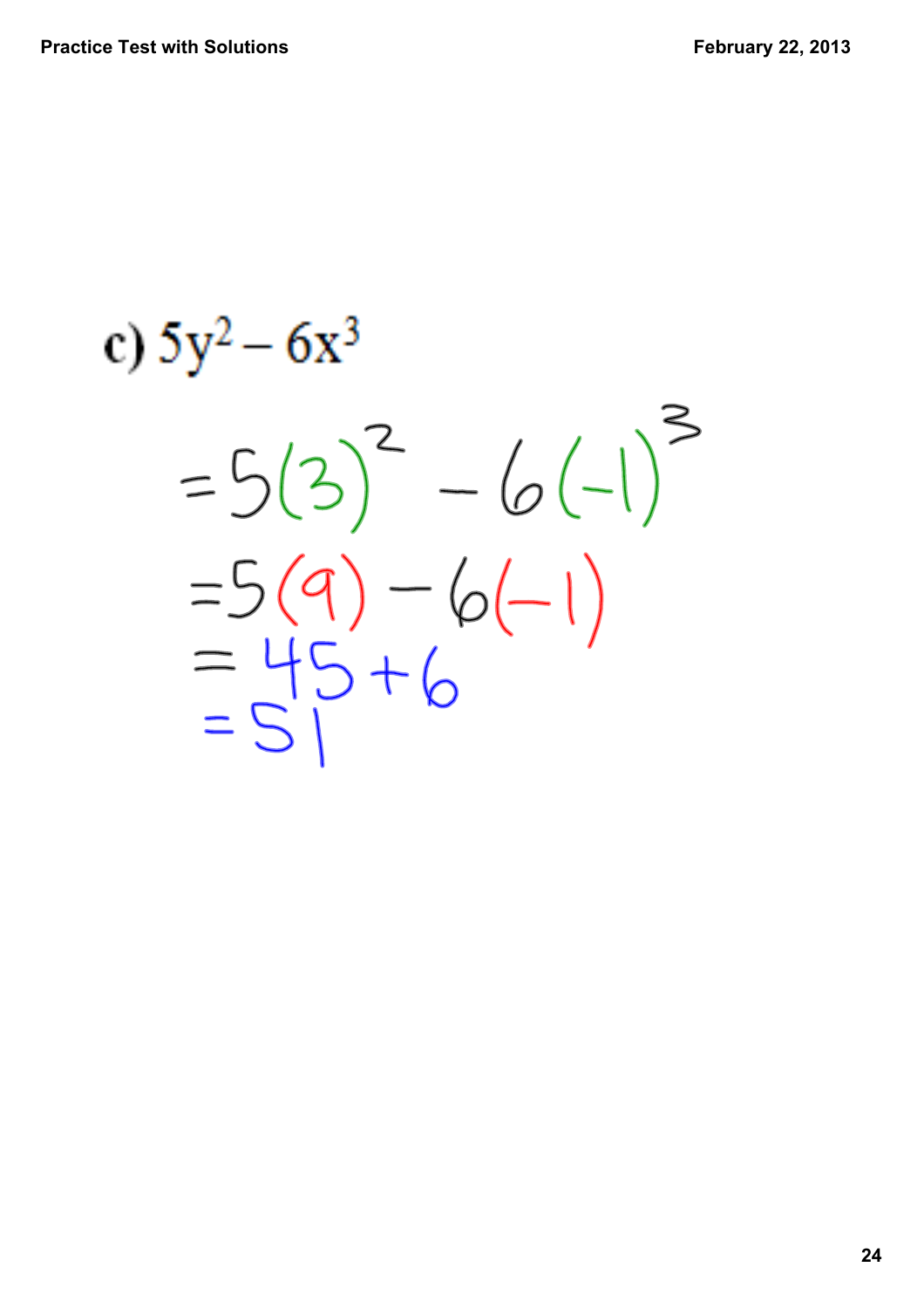$\mathfrak{a}$ 17. A rectangular field has a length of  $\alpha$  3 meters and a width of  $\alpha$  meters. a) Determine a simplified expression that represents the perimeter of this field. b) Determine a simplified expression that represents the area of this field. (*Hint*: Use your knowledge of area, perimeter, polynomials, and collecting like terms)

![](_page_24_Figure_3.jpeg)

 $P = (a-2) + (5a) + (a-2) + (5a)$  $2+5a+b-2$ 

 $\times$